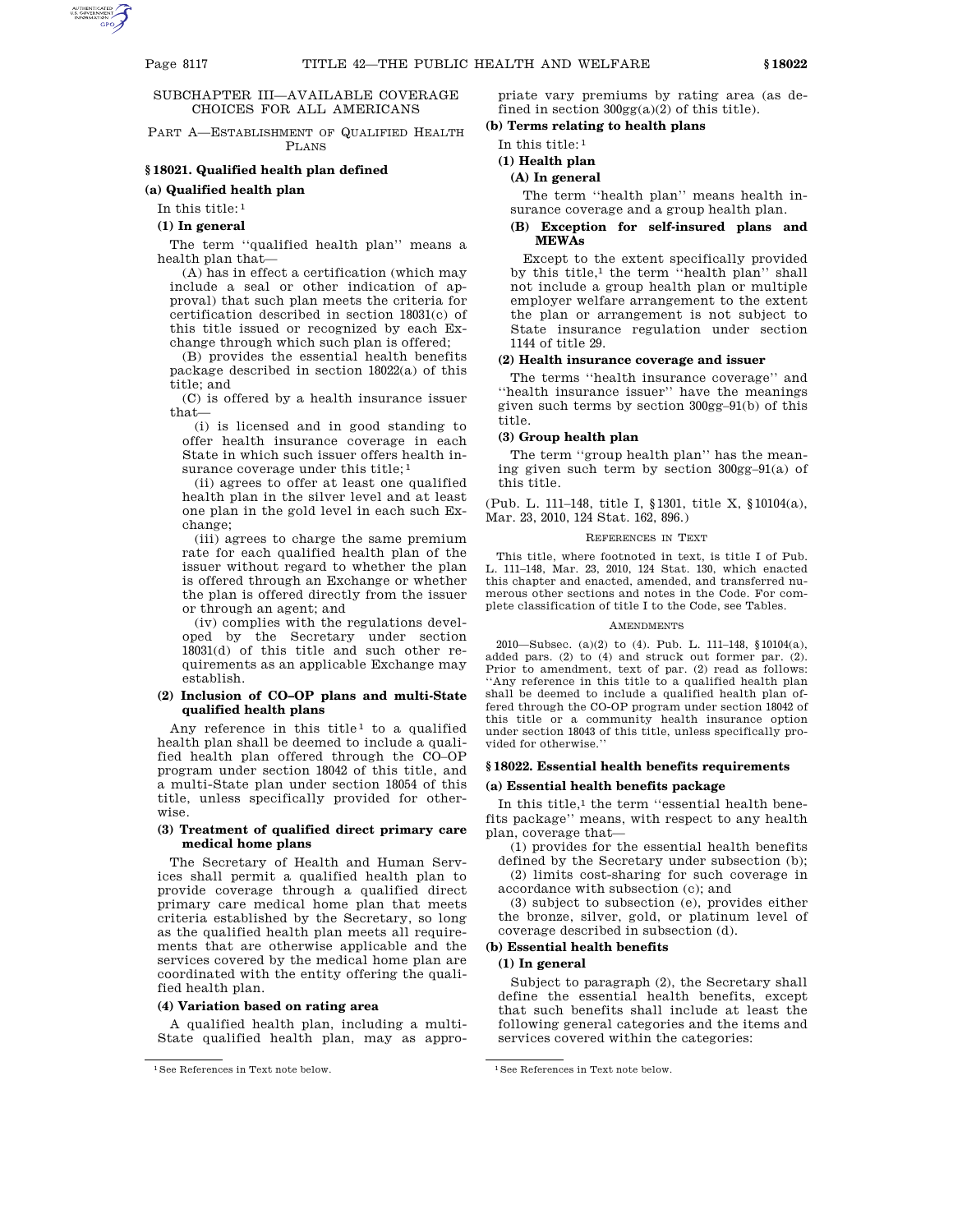(A) Ambulatory patient services.

(B) Emergency services.

(C) Hospitalization.

(D) Maternity and newborn care.

(E) Mental health and substance use disorder services, including behavioral health treatment.

(F) Prescription drugs.

(G) Rehabilitative and habilitative services and devices.

(H) Laboratory services.

(I) Preventive and wellness services and chronic disease management.

(J) Pediatric services, including oral and vision care.

## **(2) Limitation**

# **(A) In general**

The Secretary shall ensure that the scope of the essential health benefits under paragraph (1) is equal to the scope of benefits provided under a typical employer plan, as determined by the Secretary. To inform this determination, the Secretary of Labor shall conduct a survey of employer-sponsored coverage to determine the benefits typically covered by employers, including multiemployer plans, and provide a report on such survey to the Secretary.

### **(B) Certification**

In defining the essential health benefits described in paragraph (1), and in revising the benefits under paragraph (4)(H), the Secretary shall submit a report to the appropriate committees of Congress containing a certification from the Chief Actuary of the Centers for Medicare & Medicaid Services that such essential health benefits meet the limitation described in paragraph (2).

## **(3) Notice and hearing**

In defining the essential health benefits described in paragraph (1), and in revising the benefits under paragraph (4)(H), the Secretary shall provide notice and an opportunity for public comment.

# **(4) Required elements for consideration**

In defining the essential health benefits under paragraph (1), the Secretary shall—

(A) ensure that such essential health benefits reflect an appropriate balance among the categories described in such subsection,2 so that benefits are not unduly weighted toward any category;

(B) not make coverage decisions, determine reimbursement rates, establish incentive programs, or design benefits in ways that discriminate against individuals because of their age, disability, or expected length of life;

(C) take into account the health care needs of diverse segments of the population, including women, children, persons with disabilities, and other groups;

(D) ensure that health benefits established as essential not be subject to denial to individuals against their wishes on the basis of the individuals' age or expected length of life or of the individuals' present or predicted disability, degree of medical dependency, or quality of life;

 $(E)$  provide that a qualified health plan shall not be treated as providing coverage for the essential health benefits described in paragraph (1) unless the plan provides that—

(i) coverage for emergency department services will be provided without imposing any requirement under the plan for prior authorization of services or any limitation on coverage where the provider of services does not have a contractual relationship with the plan for the providing of services that is more restrictive than the requirements or limitations that apply to emergency department services received from providers who do have such a contractual relationship with the plan; and

(ii) if such services are provided out-ofnetwork, the cost-sharing requirement (expressed as a copayment amount or coinsurance rate) is the same requirement that would apply if such services were provided in-network;

(F) provide that if a plan described in section  $18031(b)(2)(B)(ii)^3$  of this title (relating to stand-alone dental benefits plans) is offered through an Exchange, another health plan offered through such Exchange shall not fail to be treated as a qualified health plan solely because the plan does not offer coverage of benefits offered through the stand-alone plan that are otherwise required under paragraph  $(1)(J)$ ; and <sup>4</sup>

(G) periodically review the essential health benefits under paragraph (1), and provide a report to Congress and the public that contains—

(i) an assessment of whether enrollees are facing any difficulty accessing needed services for reasons of coverage or cost;

(ii) an assessment of whether the essential health benefits needs to be modified or updated to account for changes in medical evidence or scientific advancement;

(iii) information on how the essential health benefits will be modified to address any such gaps in access or changes in the evidence base;

(iv) an assessment of the potential of additional or expanded benefits to increase costs and the interactions between the addition or expansion of benefits and reductions in existing benefits to meet actuarial limitations described in paragraph (2); and

(H) periodically update the essential health benefits under paragraph (1) to address any gaps in access to coverage or changes in the evidence base the Secretary identifies in the review conducted under subparagraph (G).

# **(5) Rule of construction**

Nothing in this title<sup>1</sup> shall be construed to prohibit a health plan from providing benefits in excess of the essential health benefits described in this subsection.

<sup>2</sup>So in original. Probably should be ''paragraph,''.

<sup>3</sup>So in original. Probably should be ''18031(d)(2)(B)(ii)''.

<sup>4</sup>So in original. The word ''and'' probably should not appear.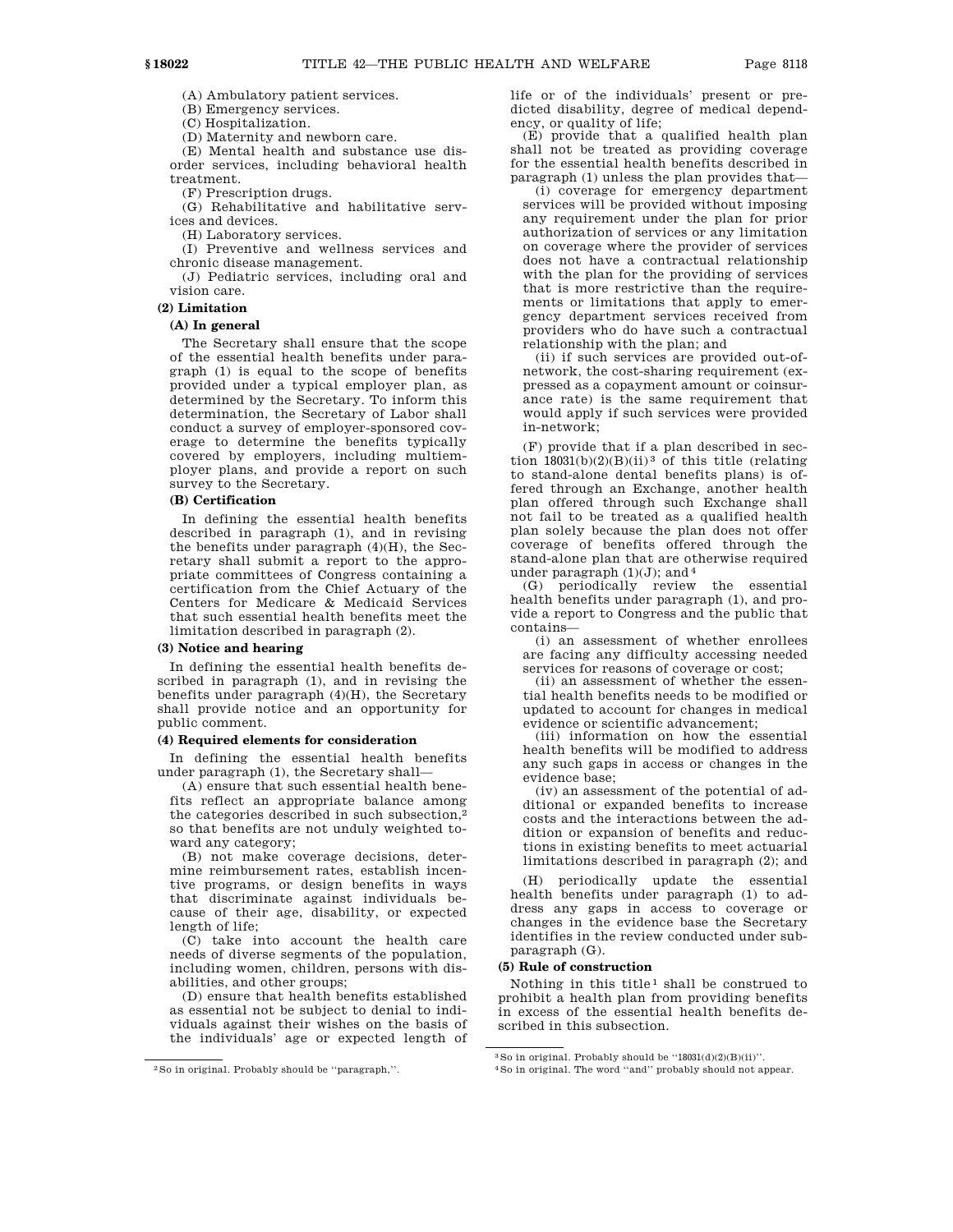# **(c) Requirements relating to cost-sharing**

# **(1) Annual limitation on cost-sharing**

# **(A) 2014**

The cost-sharing incurred under a health plan with respect to self-only coverage or coverage other than self-only coverage for a plan year beginning in 2014 shall not exceed the dollar amounts in effect under section  $223(c)(2)(A)(ii)$  of title 26 for self-only and family coverage, respectively, for taxable years beginning in 2014.

# **(B) 2015 and later**

In the case of any plan year beginning in a calendar year after 2014, the limitation under this paragraph shall—

(i) in the case of self-only coverage, be equal to the dollar amount under subparagraph (A) for self-only coverage for plan years beginning in 2014, increased by an amount equal to the product of that amount and the premium adjustment percentage under paragraph (4) for the calendar year; and

(ii) in the case of other coverage, twice the amount in effect under clause (i).

If the amount of any increase under clause (i) is not a multiple of \$50, such increase shall be rounded to the next lowest multiple of \$50.

# **(2) Annual limitation on deductibles for employer-sponsored plans**

**(A) In general**

In the case of a health plan offered in the small group market, the deductible under the plan shall not exceed—

 $(i)$  \$2,000 in the case of a plan covering a single individual; and

(ii) \$4,000 in the case of any other plan.

The amounts under clauses (i) and (ii) may be increased by the maximum amount of reimbursement which is reasonably available to a participant under a flexible spending arrangement described in section 106(c)(2) of title 26 (determined without regard to any salary reduction arrangement).

## **(B) Indexing of limits**

In the case of any plan year beginning in a calendar year after 2014—

(i) the dollar amount under subparagraph (A)(i) shall be increased by an amount equal to the product of that amount and the premium adjustment percentage under paragraph (4) for the calendar year; and

(ii) the dollar amount under subparagraph (A)(ii) shall be increased to an amount equal to twice the amount in effect under subparagraph (A)(i) for plan years beginning in the calendar year, determined after application of clause (i).

If the amount of any increase under clause (i) is not a multiple of \$50, such increase shall be rounded to the next lowest multiple of \$50.

#### **(C) Actuarial value**

The limitation under this paragraph shall be applied in such a manner so as to not affect the actuarial value of any health plan, including a plan in the bronze level.

# **(D) Coordination with preventive limits**

Nothing in this paragraph shall be construed to allow a plan to have a deductible under the plan apply to benefits described in section 2713 of the Public Health Service Act [42 U.S.C. 300gg–13].

### **(3) Cost-sharing**

In this title—1

### **(A) In general**

The term "cost-sharing" includes—

(i) deductibles, coinsurance, copayments, or similar charges; and

(ii) any other expenditure required of an insured individual which is a qualified medical expense (within the meaning of section  $223(d)(2)$  of title 26) with respect to essential health benefits covered under the plan.

# **(B) Exceptions**

Such term does not include premiums, balance billing amounts for non-network providers, or spending for non-covered services.

## **(4) Premium adjustment percentage**

For purposes of paragraphs (1)(B)(i) and (2)(B)(i), the premium adjustment percentage for any calendar year is the percentage (if any) by which the average per capita premium for health insurance coverage in the United States for the preceding calendar year (as estimated by the Secretary no later than October 1 of such preceding calendar year) exceeds such average per capita premium for 2013 (as determined by the Secretary).

# **(d) Levels of coverage**

## **(1) Levels of coverage defined**

The levels of coverage described in this subsection are as follows:

#### **(A) Bronze level**

A plan in the bronze level shall provide a level of coverage that is designed to provide benefits that are actuarially equivalent to 60 percent of the full actuarial value of the benefits provided under the plan.

### **(B) Silver level**

A plan in the silver level shall provide a level of coverage that is designed to provide benefits that are actuarially equivalent to 70 percent of the full actuarial value of the benefits provided under the plan.

# **(C) Gold level**

A plan in the gold level shall provide a level of coverage that is designed to provide benefits that are actuarially equivalent to 80 percent of the full actuarial value of the benefits provided under the plan.

#### **(D) Platinum level**

A plan in the platinum level shall provide a level of coverage that is designed to provide benefits that are actuarially equivalent to 90 percent of the full actuarial value of the benefits provided under the plan.